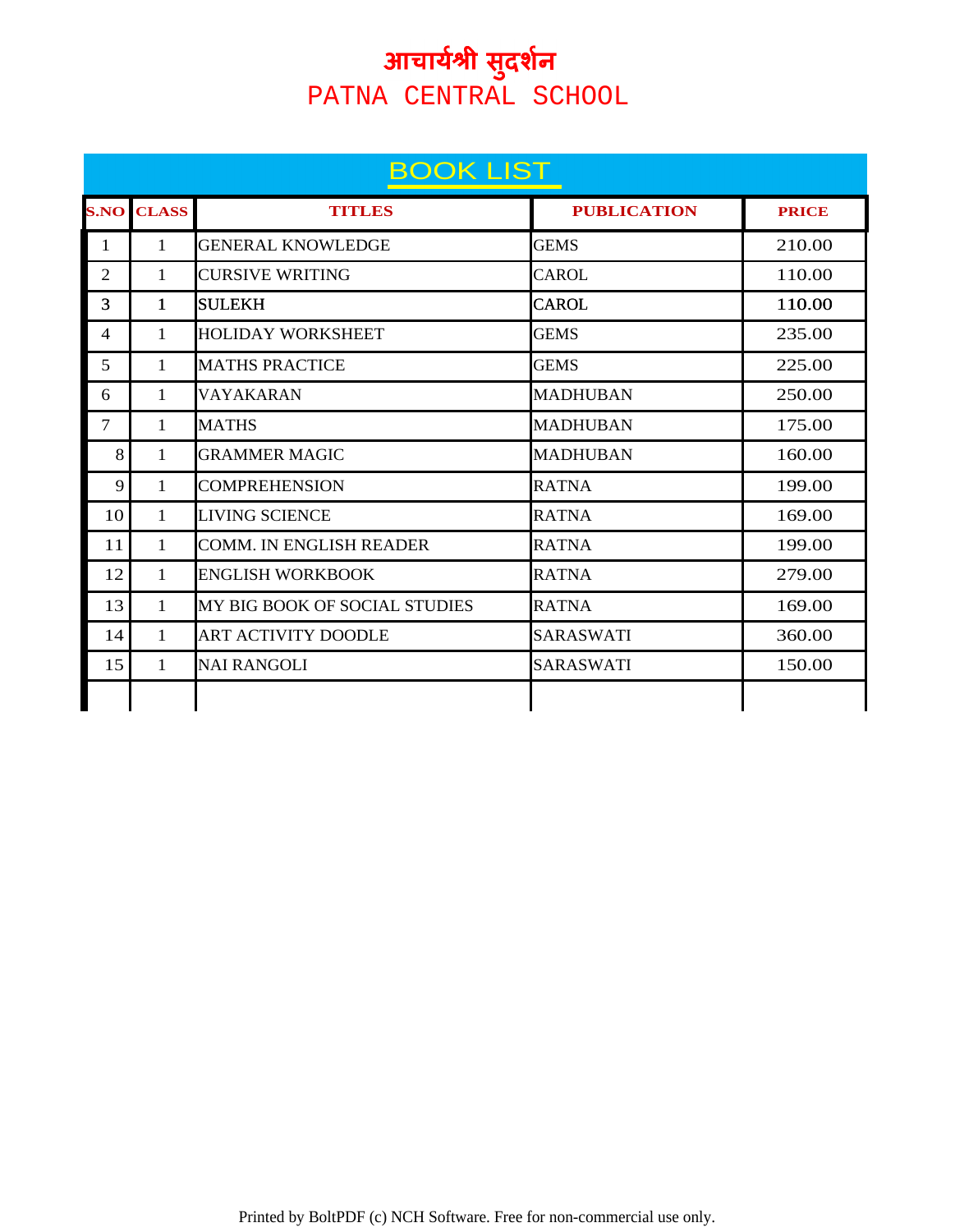|                          | <b>BOOK LIST</b> |                               |                    |              |  |  |
|--------------------------|------------------|-------------------------------|--------------------|--------------|--|--|
| <b>S.NO</b>              | <b>CLASS</b>     | <b>TITLES</b>                 | <b>PUBLICATION</b> | <b>PRICE</b> |  |  |
| $\mathbf{1}$             | 2                | <b>GENERAL KNOWLEDGE</b>      | <b>GEMS</b>        | 225          |  |  |
| $\overline{2}$           | 2                | <b>ART ACTIVITY DOODLE</b>    | <b>SARASWATI</b>   | 360          |  |  |
| 3                        | $\overline{2}$   | <b>CURSIVE WRITING</b>        | <b>CAROL</b>       | 110          |  |  |
| $\overline{\mathcal{A}}$ | 2                | <b>SULEKH</b>                 | <b>CAROL</b>       | 110          |  |  |
| 5                        | 2                | <b>HOLIDAY WORKSHEET</b>      | <b>GEMS</b>        | 240          |  |  |
| 6                        | 2                | <b>MATHS PRACTICE</b>         | <b>GEMS</b>        | 235          |  |  |
| 7                        | 2                | MY BIG BOOK OF SOCIAL STUDIES | <b>RATNA SAGAR</b> | 169          |  |  |
| 8                        | 2                | VAYAKARAN                     | <b>MADHUBAN</b>    | 270          |  |  |
| 9                        | 2                | <b>LOG ON COMPUTER</b>        | <b>MADHUBAN</b>    | 160          |  |  |
| 10                       | $\mathfrak{D}$   | <b>MATHS</b>                  | <b>MADHUBAN</b>    | 185          |  |  |
| 11                       | 2                | <b>COMPREHENSION</b>          | RATNA SAGAR        | 274          |  |  |
| 12                       | 2                | <b>LIVING SCIENCE</b>         | <b>RATNA SAGAR</b> | 169          |  |  |
| 13                       | 2                | COMM. IN ENGLISH READER       | RATNA SAGAR        | 199          |  |  |
| 14                       | 2                | <b>ENGLISH WORK BOOK</b>      | RATNA SAGAR        | 289          |  |  |
| 15                       | 2                | <b>GRAMMAR MAGIC</b>          | <b>MADHUBAN</b>    | 175          |  |  |
| 16                       | 2                | <b>NAI RANGOLI</b>            | <b>SARASWATI</b>   | 165          |  |  |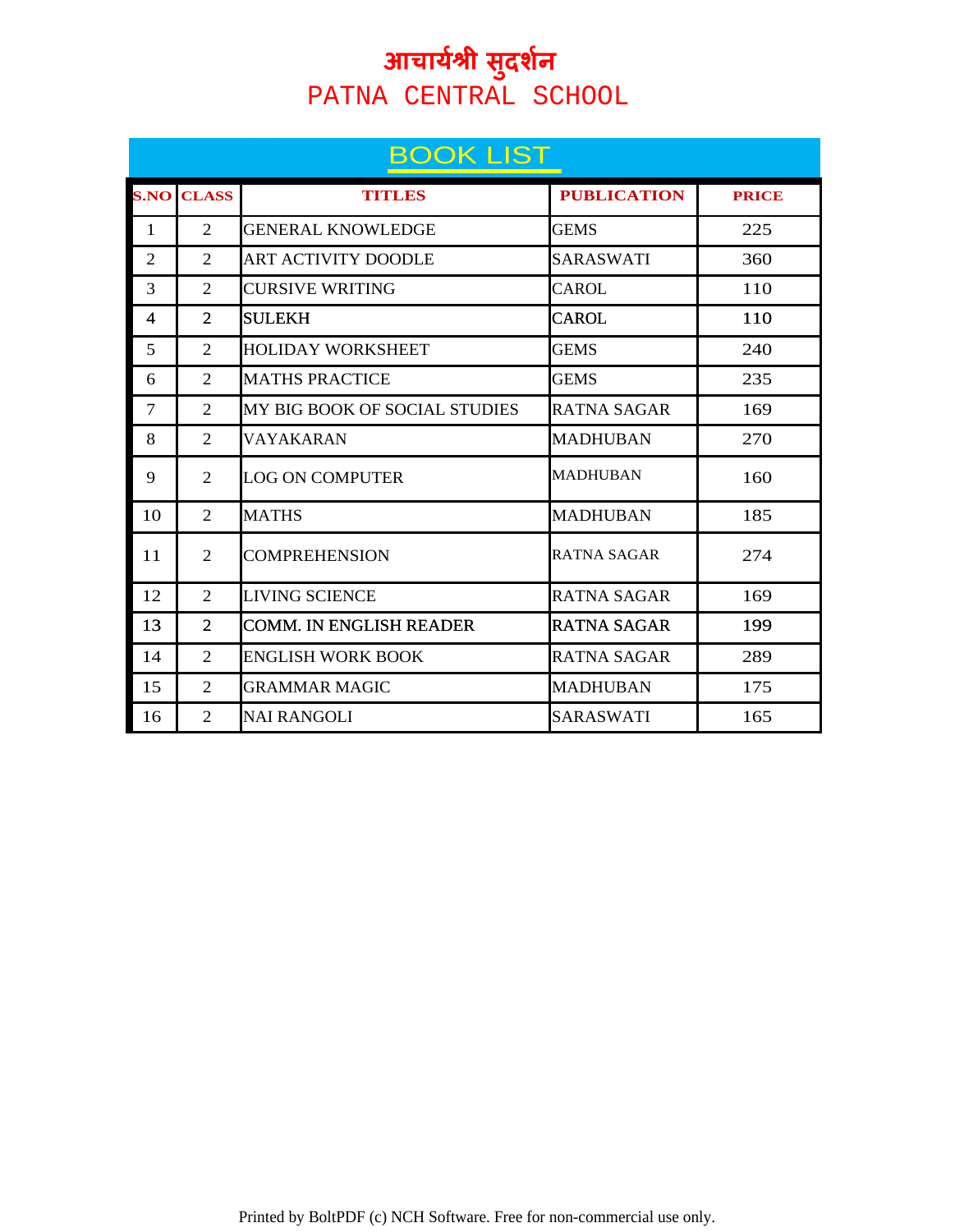|                          | <b>BOOK LIST</b> |                               |                    |              |  |  |
|--------------------------|------------------|-------------------------------|--------------------|--------------|--|--|
| <b>S.NO</b>              | <b>CLASS</b>     | <b>TITLES</b>                 | <b>PUBLICATION</b> | <b>PRICE</b> |  |  |
| $\mathbf{1}$             | 3                | <b>GENERAL KNOWLEDGE</b>      | <b>GEMS</b>        | 235.00       |  |  |
| $\overline{2}$           | 3                | <b>ART ACTIVITY DOODLE</b>    | SARASWATI          | 360.00       |  |  |
| 3                        | 3                | CURSIVE WRITING               | CAROL.             | 110.00       |  |  |
| $\overline{\mathcal{A}}$ | 3                | <b>METHODS OF LIFE</b>        | FOUND              | 80.00        |  |  |
| 5                        | 3                | <b>HOLIDAY WORKSHEET</b>      | <b>GEMS</b>        | 245.00       |  |  |
| 7                        | 3                | MY BIG BOOK OF SOCIAL STUDIES | RATNA SAGAR        | 209.00       |  |  |
| 8                        | 3                | VAYAKARAN                     | <b>MADHUBAN</b>    | 310.00       |  |  |
| 9                        | 3                | <b>LOG ON COMPUTER</b>        | <b>MADHUBAN</b>    | 160.00       |  |  |
| 10                       | 3                | <b>MATHS</b>                  | <b>MADHUBAN</b>    | 200.00       |  |  |
| 11                       | 3                | <b>COMPREHENSION</b>          | RATNA SAGAR        | 274.00       |  |  |
| 12                       | 3                | LIVING SCIENCE                | RATNA SAGAR        | 199.00       |  |  |
| 13                       | 3                | COMM. IN ENGLISH READER       | RATNA SAGAR        | 219.00       |  |  |
| 14                       | 3                | <b>ENGLISH WORK BOOK</b>      | RATNA SAGAR        | 289.00       |  |  |
| 15                       | 3                | <b>GRAMMAR MAGIC</b>          | <b>MADHUBAN</b>    | 180.00       |  |  |
| 16                       | 3                | <b>NAI RANGOLI</b>            | SARASWATI          | 165.00       |  |  |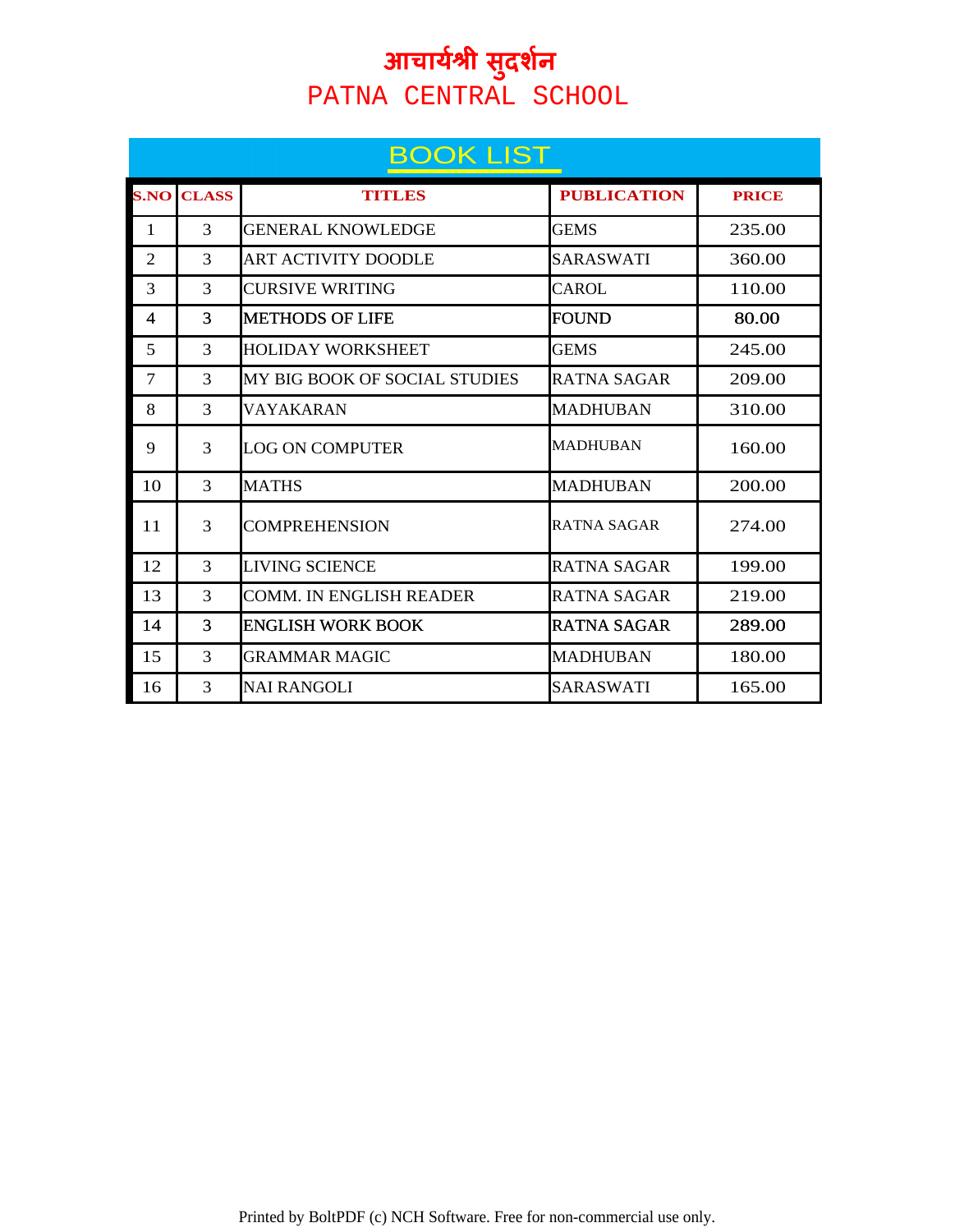|                | <b>BOOK LIST</b>        |                                |                    |              |  |  |
|----------------|-------------------------|--------------------------------|--------------------|--------------|--|--|
| <b>S.NO</b>    | <b>CLASS</b>            | <b>TITLES</b>                  | <b>PUBLICATION</b> | <b>PRICE</b> |  |  |
| 1              | 4                       | <b>GENERAL KNOWLEDGE</b>       | <b>GEMS</b>        | 255.00       |  |  |
| 2              | 4                       | <b>ART ACTIVITY DOODLE</b>     | SARASWATI          | 360.00       |  |  |
| 3              | 4                       | <b>METHODS OF LIFE</b>         | <b>FOUND</b>       | 80.00        |  |  |
| $\overline{4}$ | 4                       | <b>HOLIDAY WORKSHEET</b>       | GEMS               | 250.00       |  |  |
| 5              | $\overline{4}$          | MY BIG BOOK OF SOCIAL STUDIES  | RATNA SAGAR        | 219.00       |  |  |
| 6              | $\overline{4}$          | <b>VAYAKARAN</b>               | MADHUBAN           | 330.00       |  |  |
| 7              | 4                       | <b>LOG ON COMPUTER</b>         | <b>MADHUBAN</b>    | 185.00       |  |  |
| 8              | 4                       | <b>MATHS</b>                   | <b>MADHUBAN</b>    | 215.00       |  |  |
| 9              | 4                       | <b>COMPREHENSION</b>           | RATNA SAGAR        | 274.00       |  |  |
| 10             | 4                       | <b>LIVING SCIENCE</b>          | RATNA SAGAR        | 199.00       |  |  |
| 11             | $\overline{4}$          | <b>COMM. IN ENGLISH READER</b> | RATNA SAGAR        | 224.00       |  |  |
| 12             | 4                       | ENGLISH WORK BOOK              | <b>RATNA SAGAR</b> | 289.00       |  |  |
| 13             | $\overline{\mathbf{4}}$ | <b>GRAMMAR MAGIC</b>           | <b>MADHUBAN</b>    | 185.00       |  |  |
| 14             | 4                       | <b>NAI RANGOLI</b>             | SARASWATI          | 172.00       |  |  |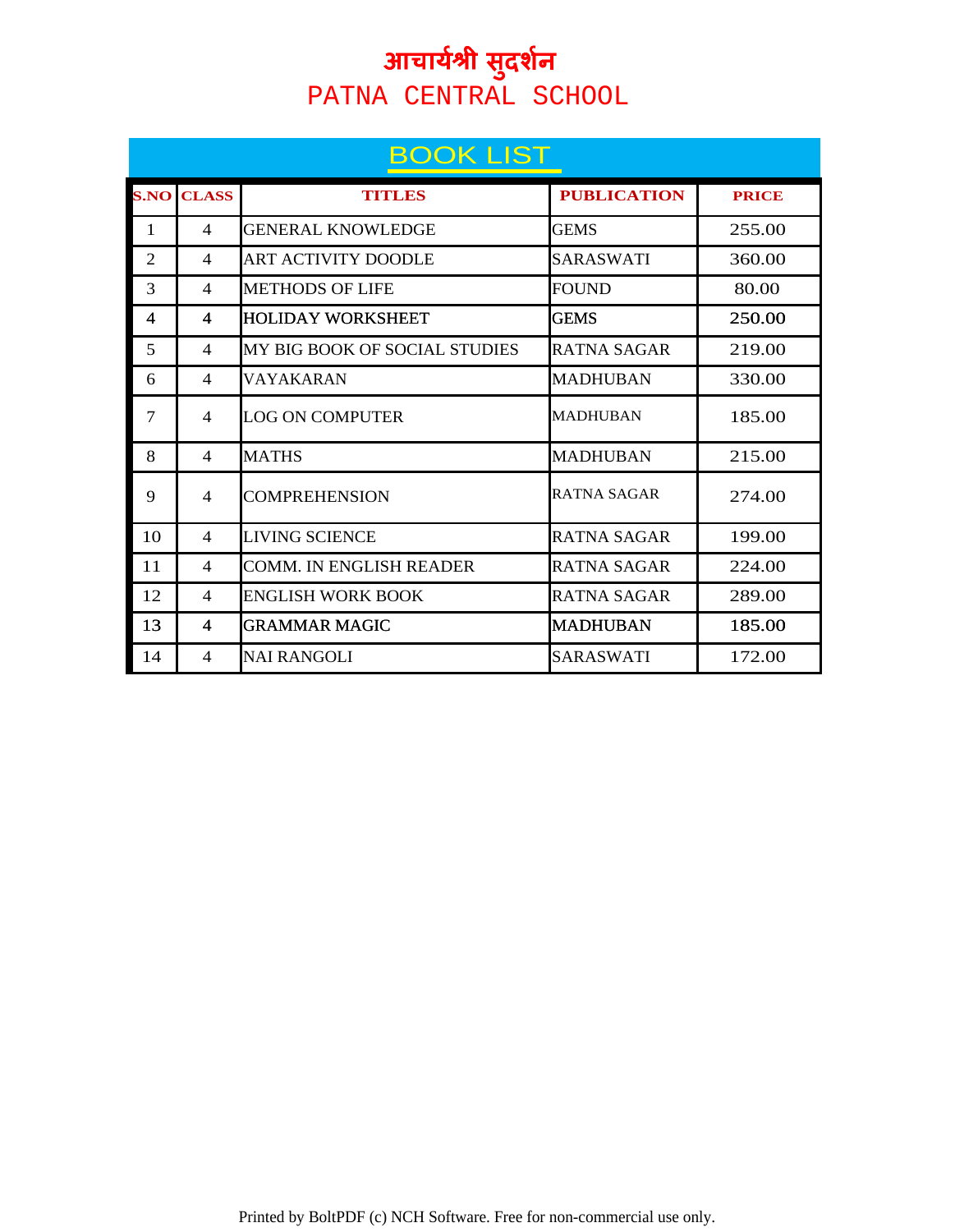|              | <b>BOOK LIST</b>         |                                |                    |              |  |  |
|--------------|--------------------------|--------------------------------|--------------------|--------------|--|--|
| <b>S.NO</b>  | <b>CLASS</b>             | <b>TITLES</b>                  | <b>PUBLICATION</b> | <b>PRICE</b> |  |  |
| $\mathbf{1}$ | 5                        | <b>GENERAL KNOWLEDGE</b>       | <b>GEMS</b>        | 265.00       |  |  |
| 2            | 5                        | <b>ART ACTIVITY DOODLE</b>     | SARASWATI          | 360.00       |  |  |
| 3            | 5                        | <b>METHODS OF LIFE</b>         | <b>FOUND</b>       | 80.00        |  |  |
| 4            | 5                        | <b>HOLIDAY WORKSHEET</b>       | GEMS               | 265.00       |  |  |
| 5            | $\overline{\phantom{1}}$ | MY BIG BOOK OF SOCIAL STUDIES  | RATNA SAGAR        | 219.00       |  |  |
| 6            | 5                        | <b>VAYAKARAN</b>               | <b>MADHUBAN</b>    | 360.00       |  |  |
| 7            | 5                        | LOG ON COMPUTER                | MADHUBAN           | 195.00       |  |  |
| 8            | 5                        | <b>MATHS</b>                   | <b>MADHUBAN</b>    | 215.00       |  |  |
| 9            | 5                        | <b>COMPREHENSION</b>           | RATNA SAGAR        | 244.00       |  |  |
| 10           | 5                        | <b>LIVING SCIENCE</b>          | RATNA SAGAR        | 219.00       |  |  |
| 11           | 5                        | <b>COMM. IN ENGLISH READER</b> | RATNA SAGAR        | 224.00       |  |  |
| 12           | 5                        | <b>ENGLISH WORK BOOK</b>       | RATNA SAGAR        | 289.00       |  |  |
| 13           | 5                        | <b>GRAMMAR MAGIC</b>           | MADHUBAN           | 195.00       |  |  |
| 14           | 5                        | NAI RANGOLI                    | SARASWATI          | 172.00       |  |  |
| 15           | 5                        | SANSKRIT SARITA                | <b>SUNBEAM</b>     | 160.00       |  |  |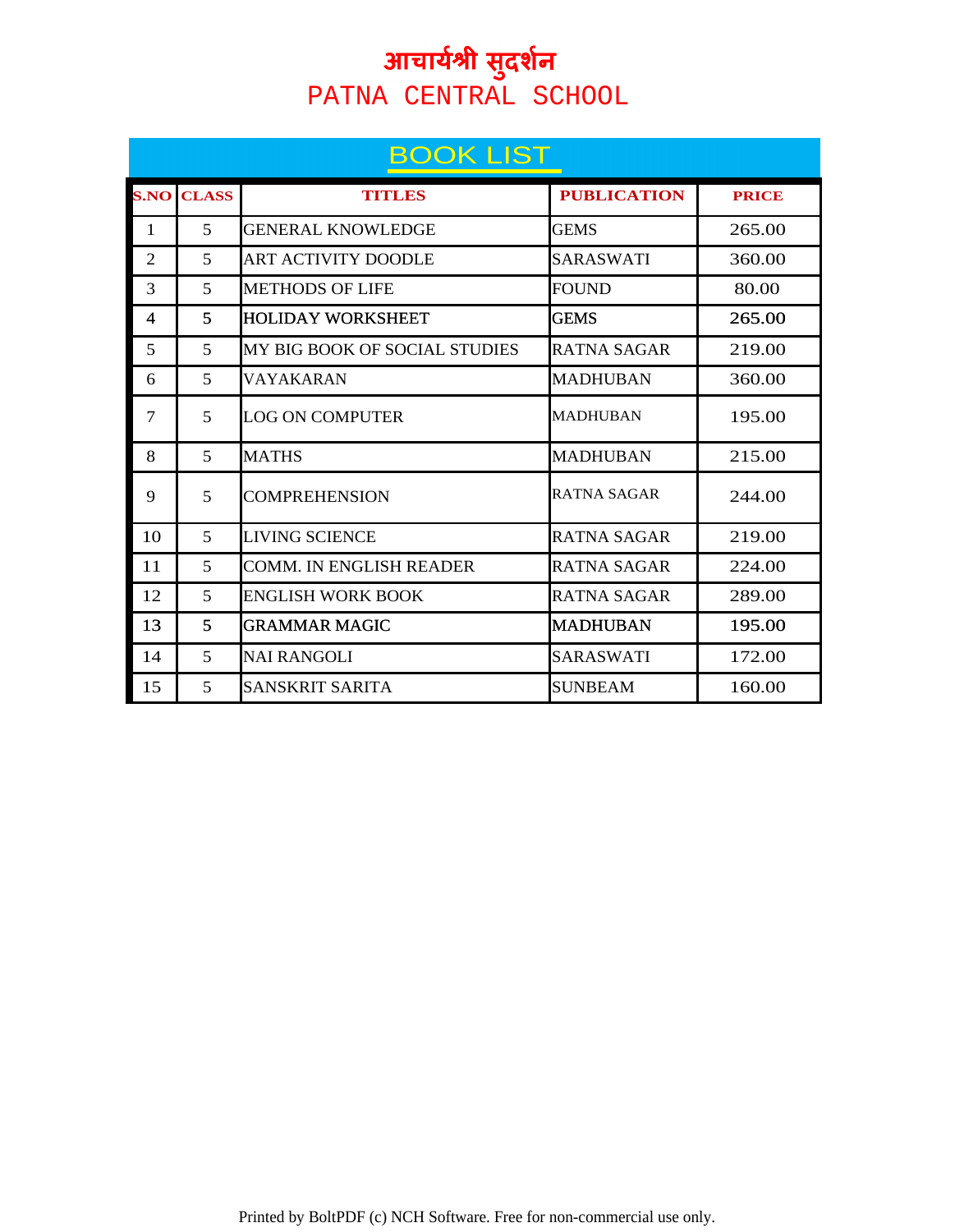|                | <b>BOOK LIST</b> |                                   |                    |              |  |  |
|----------------|------------------|-----------------------------------|--------------------|--------------|--|--|
| <b>S.NO</b>    | <b>CLASS</b>     | TITULES                           | <b>PUBLICATION</b> | <b>PRICE</b> |  |  |
| $\mathbf{1}$   | 6                | <b>GENERAL KNOWLEDGE</b>          | <b>GEMS</b>        | 249.00       |  |  |
| $\overline{2}$ | 6                | <b>SCIENCE LAB MANUAL</b>         | <b>MADHUBAN</b>    | 281.00       |  |  |
| 3              | 6                | <b>METHODS OF LIFE</b>            | <b>FOUND</b>       | 160.00       |  |  |
| $\overline{4}$ | 6                | <b>COMPUTER LAB MANUAL</b>        | <b>GEMS</b>        | 125.00       |  |  |
| 5              | 6                | <b>HOLIDAY WORKSHEET</b>          | <b>GEMS</b>        | 280.00       |  |  |
| 6              | 6                | VAYAKARAN                         | <b>GEMS</b>        | 235.00       |  |  |
| 7              | 6                | <b>INYEGERATED SOCIAL STUDIES</b> | RATNA SAGAR        | 314.00       |  |  |
| 8              | 6                | <b>MATHS LAB MANUAL</b>           | <b>MADHUBAN</b>    | 253.00       |  |  |
| 9              | 6                | <b>LOG ON COMPUTER</b>            | MADHUBAN           | 210.00       |  |  |
| 10             | 6                | <b>MATHS</b>                      | <b>MADHUBAN</b>    | 220.00       |  |  |
| 11             | 6                | <b>COMPREHENSION</b>              | RATNA SAGAR        | 269.00       |  |  |
| 12             | 6                | <b>ENGLISH LITT</b>               | RATNA SAGAR        | 179.00       |  |  |
| 13             | 6                | <b>LIVING SCIENCE</b>             | <b>RATNA SAGAR</b> | 314.00       |  |  |
| 14             | 6                | <b>COMM. IN ENGLISH READER</b>    | <b>RATNA SAGAR</b> | 314.00       |  |  |
| 15             | 6                | <b>ENGLISH WORKBOOK</b>           | <b>RATNA SAGAR</b> | 304.00       |  |  |
| 16             | 6                | <b>GRAMMAR MAGIC</b>              | <b>MADHUBAN</b>    | 200.00       |  |  |
| 17             | 6                | <b>ENGLISH PRACTICE</b>           | <b>SARASWATI</b>   | 445.00       |  |  |
| 18             | 6                | <b>MAP PRACTICE</b>               | GEMS               | 225.00       |  |  |
| 19             | 6                | <b>NAI RANGOLI</b>                | <b>SARASWATI</b>   | 180.00       |  |  |
| 20             | 6                | SANSKRIT SARITA                   | <b>SUNBEAM</b>     | 165.00       |  |  |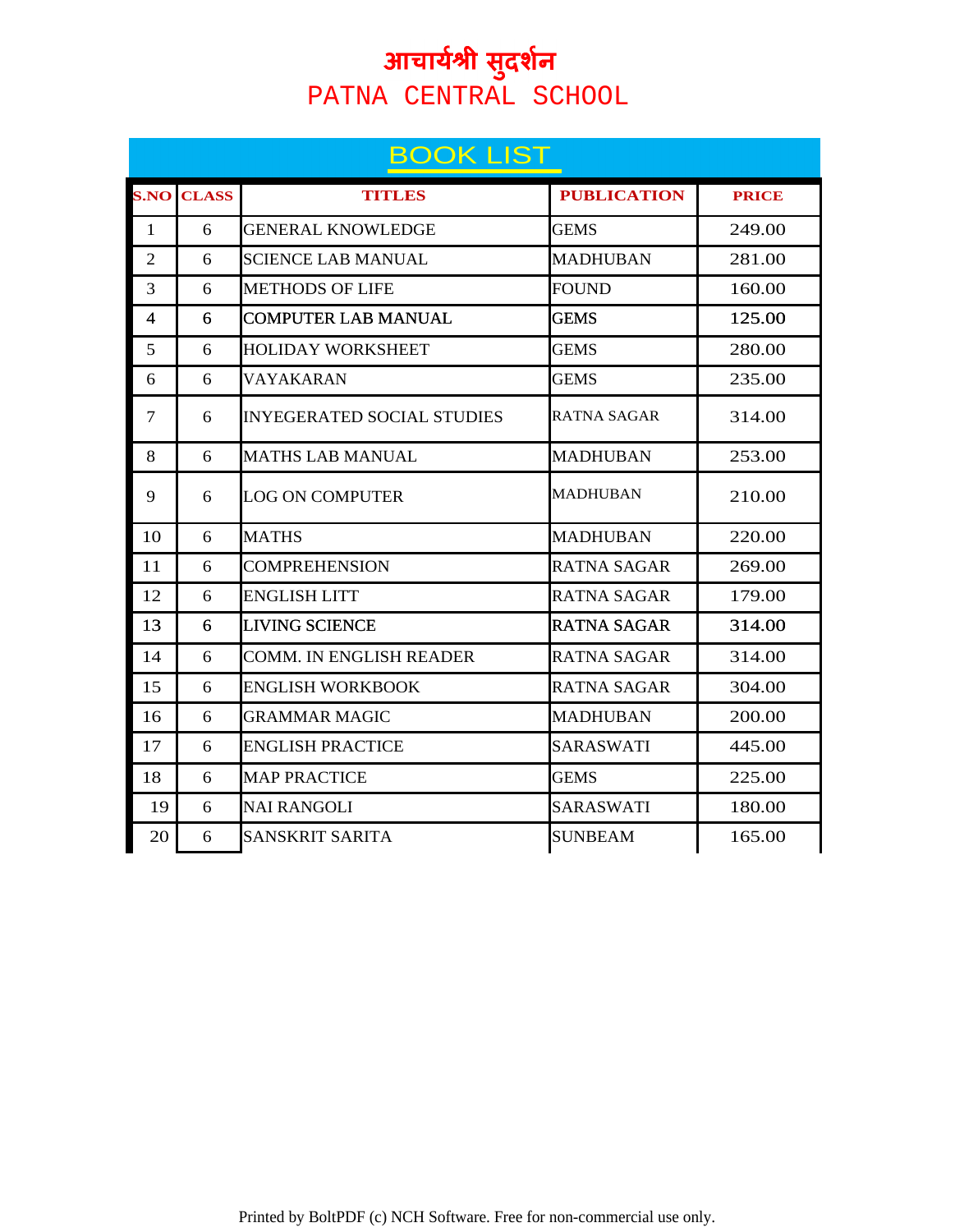|                | <b>BOOK LIST</b> |                                   |                    |              |  |
|----------------|------------------|-----------------------------------|--------------------|--------------|--|
| <b>S.NO</b>    | <b>CLASS</b>     | TITLES                            | <b>PUBLICATION</b> | <b>PRICE</b> |  |
| $\mathbf{1}$   | 7                | <b>GENERAL KNOWLEDGE</b>          | <b>GEMS</b>        | 259.00       |  |
| $\overline{2}$ | 7                | <b>SCIENCE LAB MANUAL</b>         | <b>MADHUBAN</b>    | 281.00       |  |
| 3              | 7                | <b>METHODS OF LIFE</b>            | <b>FOUND</b>       | 160.00       |  |
| 4              | 7                | <b>COMPUTER LAB MANUAL</b>        | GEMS               | 125.00       |  |
| 5              | 7                | <b>HOLIDAY WORKSHEET</b>          | <b>GEMS</b>        | 290.00       |  |
| 6              | 7                | VAYAKARAN                         | <b>GEMS</b>        | 255.00       |  |
| 7              | 7                | <b>INYEGERATED SOCIAL STUDIES</b> | RATNA SAGAR        | 314.00       |  |
| 8              | 7                | <b>MATHS LAB MANUAL</b>           | <b>MADHUBAN</b>    | 253.00       |  |
| 9              | 7                | <b>LOG ON COMPUTER</b>            | MADHUBAN           | 215.00       |  |
| 10             | 7                | <b>MATHS</b>                      | <b>MADHUBAN</b>    | 220.00       |  |
| 11             | 7                | <b>COMPREHENSION</b>              | RATNA SAGAR        | 269.00       |  |
| 12             | 7                | <b>ENGLISH LITT</b>               | <b>RATNA SAGAR</b> | 194.00       |  |
| 13             | 7                | <b>LIVING SCIENCE</b>             | <b>RATNA SAGAR</b> | 314.00       |  |
| 14             | 7                | <b>COMM. IN ENGLISH READER</b>    | <b>RATNA SAGAR</b> | 314.00       |  |
| 15             | 7                | <b>ENGLISH WORKBOOK</b>           | RATNA SAGAR        | 304.00       |  |
| 16             | 7                | <b>GRAMMAR MAGIC</b>              | <b>MADHUBAN</b>    | 200.00       |  |
| 17             | $\tau$           | <b>ENGLISH PRACTICE</b>           | <b>SARASWATI</b>   | 445.00       |  |
| 18             | 7                | <b>MAP PRACTICE</b>               | <b>GEMS</b>        | 225.00       |  |
| 19             | 7                | <b>NAI RANGOLI</b>                | <b>SARASWATI</b>   | 180.00       |  |
| 20             | 7                | SANSKRIT SARITA                   | <b>SUNBEAM</b>     | 170.00       |  |